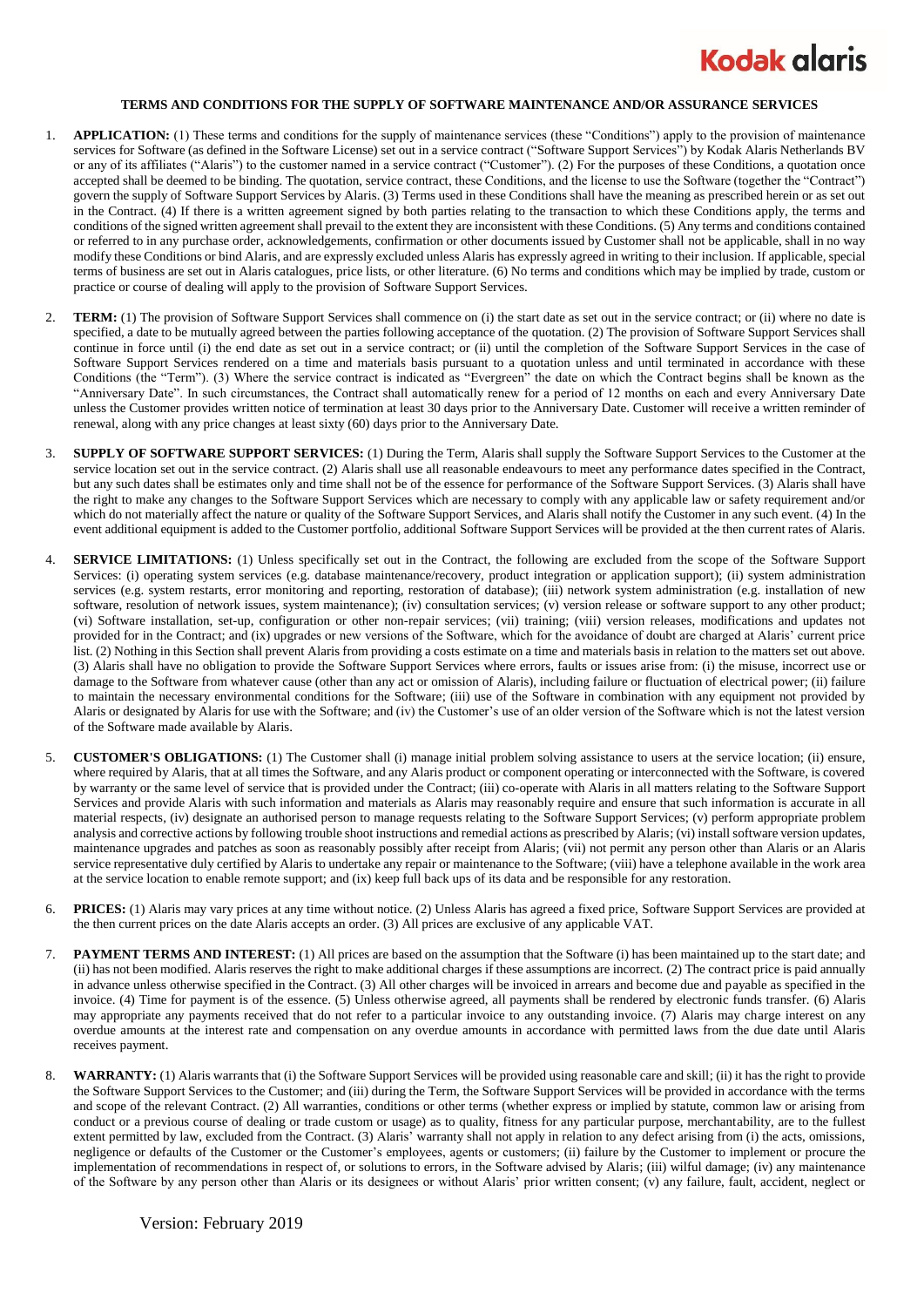misuse of equipment, software or media not supplied by Alaris; and (vi) any breach of Customer's obligations under the Software License, howsoever arising. (4) Customer is not entitled to cancel or withdraw from any Contract or withhold payment of invoices or make deductions on account of Software Support Services claimed to be defective.

- 9. **LIMITATION OF LIABILITY:** (1) If not expressly provided for otherwise in these Conditions, in no event, whether in contract, tort (including in either case negligence), misrepresentation (other than fraudulent misrepresentation), breach of statutory duty or otherwise pursuant to the Contract, shall Alaris be liable for any loss of profits, anticipated savings, revenue, business, loss or corruption of data, loss of use, loss of goodwill, loss due to delay or any indirect, special, incidental or consequential loss or damage whatsoever. (2) Alaris' sole obligation and liability for breach of the warranty set out in Section 8 (1) above, is for Alaris to use commercially-reasonable efforts, at Alaris' expense, to replace software media or modify the Software so that the warranty specified under Section 8 (1) is true. In the event of a warranty claim, Customer shall be responsible for the removal of any defective Software and subsequent replacement of any replacement Software. (3) Subject to (1) and (2), Alaris' aggregate liability for all other claims, whether in contract, tort (including in either case negligence), misrepresentation (other than fraudulent misrepresentation), breach of statutory duty or otherwise pursuant to the Contract, shall be limited to the total price paid by the Customer for the specific Software giving rise to the claim in the 12 months prior to the claim in which the loss or damage occurred. (4) Nothing in the Contract shall be deemed to exclude or limit Alaris' liability in respect of: (i) Loss or damage caused by wilful intent or gross negligence of Alaris or Alaris' officers, employees, agents or contractors; (ii) Injuries to or death of any person, caused by Alaris or Alaris' officers, employees, agents or contractors; or (iii) any other liability which cannot be excluded at law. (5) Any claim for loss or damages, save for in relation to a claim pursuant to (4) must be notified to Alaris within twelve (12) months as from the date on which the damage was caused, failing which such claim is deemed to be waived.
- 10. **INTELLECTUAL PROPERTY:** (1) Customer acknowledges that all intellectual property rights meaning all inventions, patents, registered designs, design rights, database rights, copy rights know-how, trademarks, trade secrets and all other intellectual property rights, and the applications for any of the same and any rights or forms of protection of a similar nature and having equivalent or similar effect to any of them which may subsist anywhere in the world ("Intellectual Property Rights")in the Software Support Services shall belong to Alaris or the relevant third-party owners (as the case may be). (2) Customer shall not cause or permit any third party to cause any damage or endanger the Intellectual Property Rights of Alaris.
- 11. **INDEMNIFICATION:** (1) Without prejudice to any other rights of Alaris, Customer shall indemnify Alaris for any loss suffered by Alaris (including reasonable legal fees and costs) by reason of any use by Customer, Customer's employees, agents or customers, whether arising directly or indirectly, of the Software other than in accordance with the Contract. (2) Customer shall further indemnify and hold Alaris harmless against any loss or damage which it may suffer or incur as a result of the Customer's breach of any third-party additional terms howsoever arising. (3) In the event of a claim, or notification of an intention to make a claim, which may reasonably be considered likely to give rise to a liability under this indemnity ("Claim"), Customer shall: (i) as soon as reasonably practicable, give written notice of the Claim to Alaris specifying the nature of the Claim in reasonable detail; and (ii) not make any admission of liability, agreement or compromise in relation to the Claim. (4) Customer shall not, except with the prior written consent of Alaris, consent to entry of any judgment or enter into any settlement that does not include as an unconditional term the giving by the claimant or plaintiff to Alaris and its affiliates a release from all liability and blame with respect to the Claim.
- 12. **SUSPENSION AND TERMINATION:** (1) If Alaris' performance of any of its obligations under the Contract is prevented or delayed by any act or omission by the Customer or failure by the Customer to perform any relevant obligation ("Customer Default"), Alaris shall without limiting its other rights or remedies have the right to suspend performance of the Software Support Services until the Customer remedies the Customer Default, and to rely on the Customer Default to relieve it from the performance of any of its obligations (to the extent the Customer Default prevents or delays Alaris' performance of any of its obligations). (2) Alaris shall not be liable for any costs or losses sustained or incurred by the Customer arising directly or indirectly from Alaris' failure or delay to perform any of its obligations as set out in the Contract; and the Customer shall reimburse Alaris on written demand for any costs or losses sustained or incurred by Alaris arising directly or indirectly from the Customer Default. (3) Without prejudice to its other rights, Alaris may terminate the Contract or in its sole discretion suspend performance of the Software Support Services immediately by written notice to the Customer in the event that (i) Customer fails to pay any sums due under the Contract (ii) Customer breaches any terms of the Contract, including failure to install software updates, maintenance upgrades and patches as soon as reasonably possible (iii) Customer is unable to pay its debts as they fall due, passes a resolution for winding up (other than for the purposes of a solvent amalgamation or reconstruction) or if a court of competent jurisdiction makes an order to that effect, enters into a receivership or liquidation or otherwise ceases to carry on business or an analogous event occurs to Customer in any jurisdiction; or (iv) an event pursuant to Section 15.2 or pursuant to Section 17.6 where such event has persisted for more than 14 days.
- 13. **CONFIDENTIAL INFORMATION:** (1) All non-public, confidential or proprietary information of Alaris, including but not limited to, specifications, samples, patterns, designs, plans, drawings, documents, data, business operations, pricing, discounts or rebates, disclosed by Alaris in connection with the Contract, whether disclosed orally or disclosed or accessed in written, electronic or other form or media, and whether or not marked, designated or otherwise identified as "confidential," shall be deemed to be confidential, to be used solely for the purpose of performing under the Contract and may not be disclosed or copied unless authorized in advance by Alaris in writing. (2) Upon Alaris' request, Customer shall promptly return all documents and other materials received from Alaris and delete any copies made thereof. (3) Alaris shall be entitled to apply for injunctive relief for any violation of this Section. (4) This Section does not apply to information that is: (i) in the public domain; (ii) known to Customer at the time of disclosure; (iii) rightfully obtained by Customer on a non-confidential basis from a third party; or (iv) is required to be disclosed by any applicable law or by order of any Court of competent jurisdiction or any government body, agency or regulatory body, provided that the receiving party shall use all reasonable endeavours to give the disclosing party as much written notice of the disclosure as it reasonably can to enable the disclosing party to seek a protective order or other action protecting the confidential information from disclosure.
- 14. **DATA PROTECTION:** (1) Each party will comply with its obligations in terms of laws and regulations relating to the protection or disclosure of personal data, sensitive data or such other data which is deemed to be 'personal' pursuant to applicable data protection law in force from time to time. (2) Each party shall indemnify, defend and hold the other party harmless against claims resulting from or in connection with the indemnifying party's non-observance or insufficient observance of such obligations or any of its obligations in this Section 14.
- 15. **MAJOR BUSINESS CHANGE:** (1) If in the reasonable opinion of Alaris there is or is likely to be a major change in the business operations of Alaris or the Customer which has or could have an adverse impact on the viability of the provision of the Software Support Services to be supplied to the Customer ("Major Business Change"), Alaris shall notify the Customer and Alaris and the Customer shall meet and discuss in good faith whether the provisions of any Contract between Alaris and the Customer needs to be varied. (2) In the event that the parties cannot agree in good faith on such contract variations within a period of 30 days of the parties meeting, then either party has the right to terminate the Contract between them. (3) Unless otherwise agreed by Alaris and the Customer in writing, the rights and obligations of the parties which have arisen prior to termination shall not be affected and shall stay in full force and effect. For the avoidance of doubt, with effect from the date of termination, Alaris shall have no obligation to